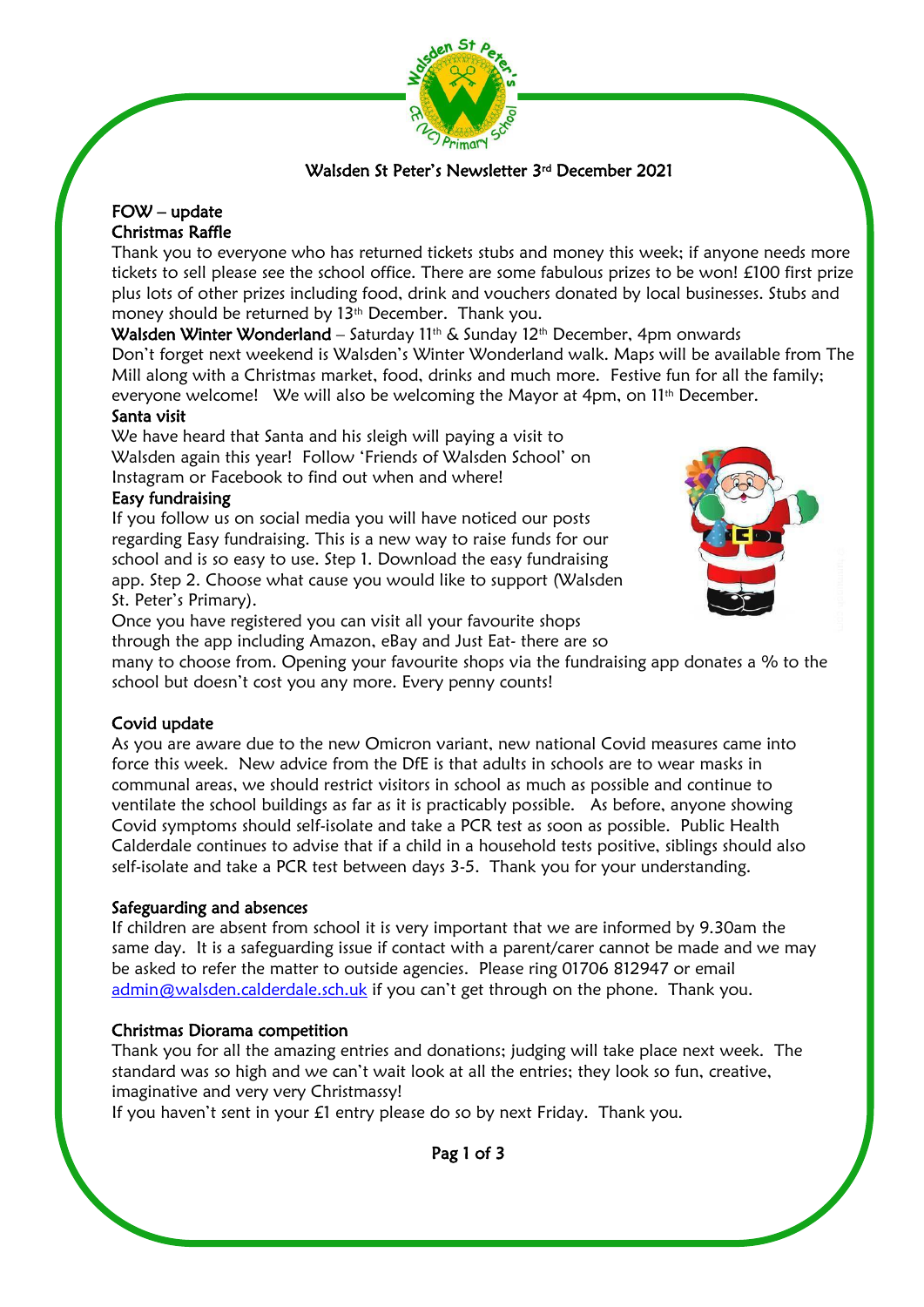# Reception trip – Stickman, Lowry Theatre, Wednesday 9th December

 Our Reception class will be visiting the Lowry Theatre next week to see a stage version of 'Stickman'; they are very excited! A letter has been sent home to Reception parents this week - please remember they will need a packed lunch (with no nuts/nut based products), drink and full uniform plus warm/waterproof coat. Have fun Reception, we can't wait to hear all about it.



# Parking

ł

Just a reminder to parents not to park across dropped kerbs on Rochdale Road near the shop. It is preventing access to a disabled resident's driveway. Thank you.

## Y3/4 visit to Hippodrome Theatre

Next Thursday, 9th December our Y3/4 pupils will be treated to a Christmas film viewing at Todmorden Hippodrome. Both classes will be walking to the Theatre so please remember a warm/waterproof coat and comfy footwear.

## St Peter's Church – Christmas services

Please see below for the dates/times of Christmas services in December. All welcome.

## School carol service, Tuesday 14th December, 4pm.

Our KS2 children are busy rehearsing for this year's carol service. It will be held outside in the school yard at 4pm on Tuesday 14th December. All junior children will be performing, so can stay after school that day until the performance. ALL parents/carers are very welcome; please come along and join us for this festive performance. The School Council will be selling hot chocolate (£1.50) and mince pies (50p) in aid of their chosen charities.



## School Christmas dinner, Wednesday 15<sup>th</sup> December

Our school meal provider requires numbers in advance for Christmas dinner. If your child is on packed lunches and would like a Christmas dinner that day (Wed 15<sup>th</sup> Dec) please let the office know by next Wednesday, 8th December. Cost is £2.30 (juniors only).

# Calderdale Council survey of parents/carers

Please see below for a link to a survey from Calderdale Council about local services for children. Your views are important so please complete if you can.

## Stars of the week

This week's stars are: Henry Whitehead, Erin Welsh, Einri Marsden, Nella Deacon, Faye Cullen, Audrey Crawford and Theo Helliwell. Well done to them all.



## Lunchtime awards

Our midday staff have chosen: Alice Cullen, Bertie Bowes, Dexter Hillock, Sebastian Wright, Amelia Pearce, Charlotte Walker and Charlie Lewis for their excellent behaviour at lunchtime.

Emma Crowther and Esther Logue

Page 2 of 3